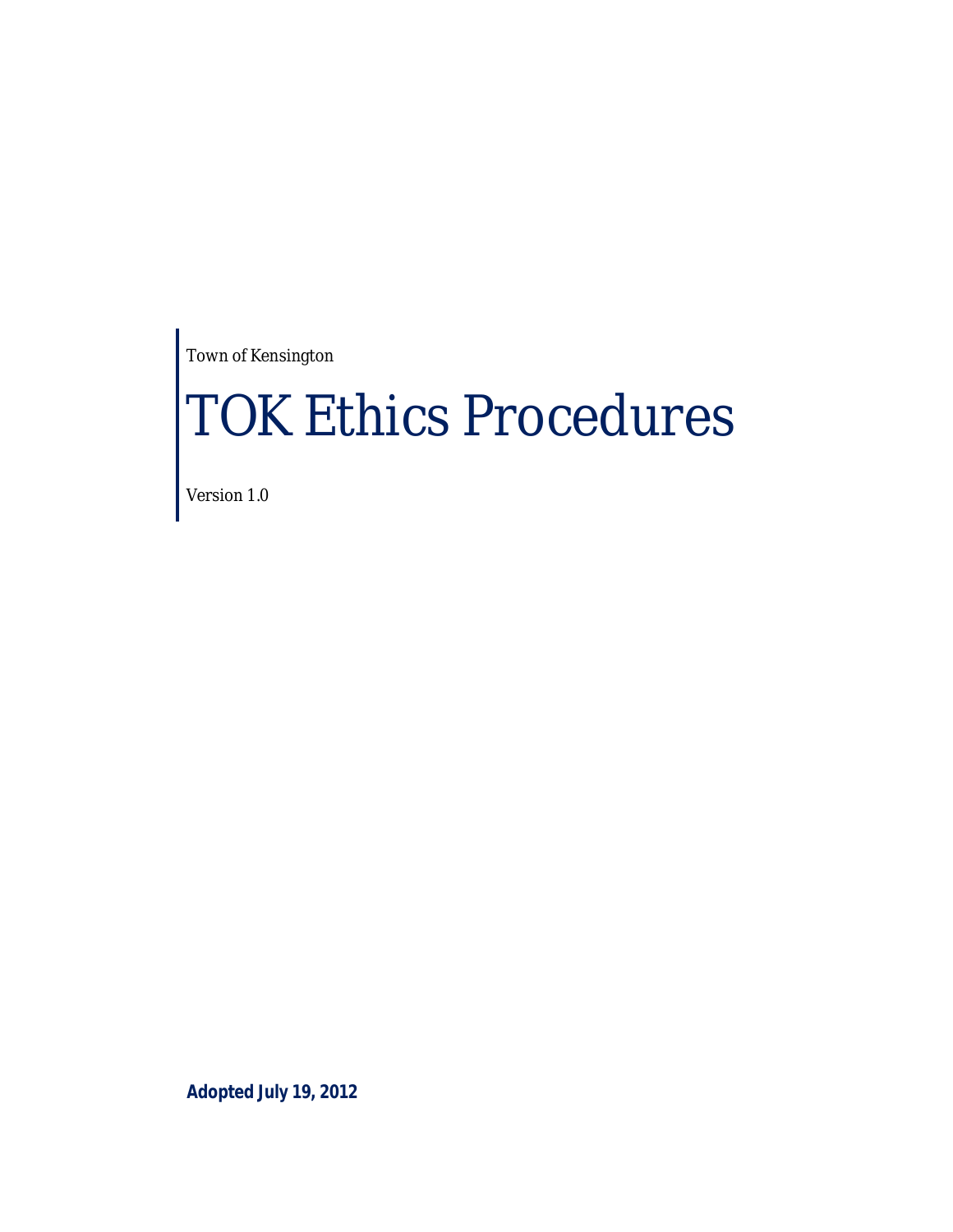# **Contents**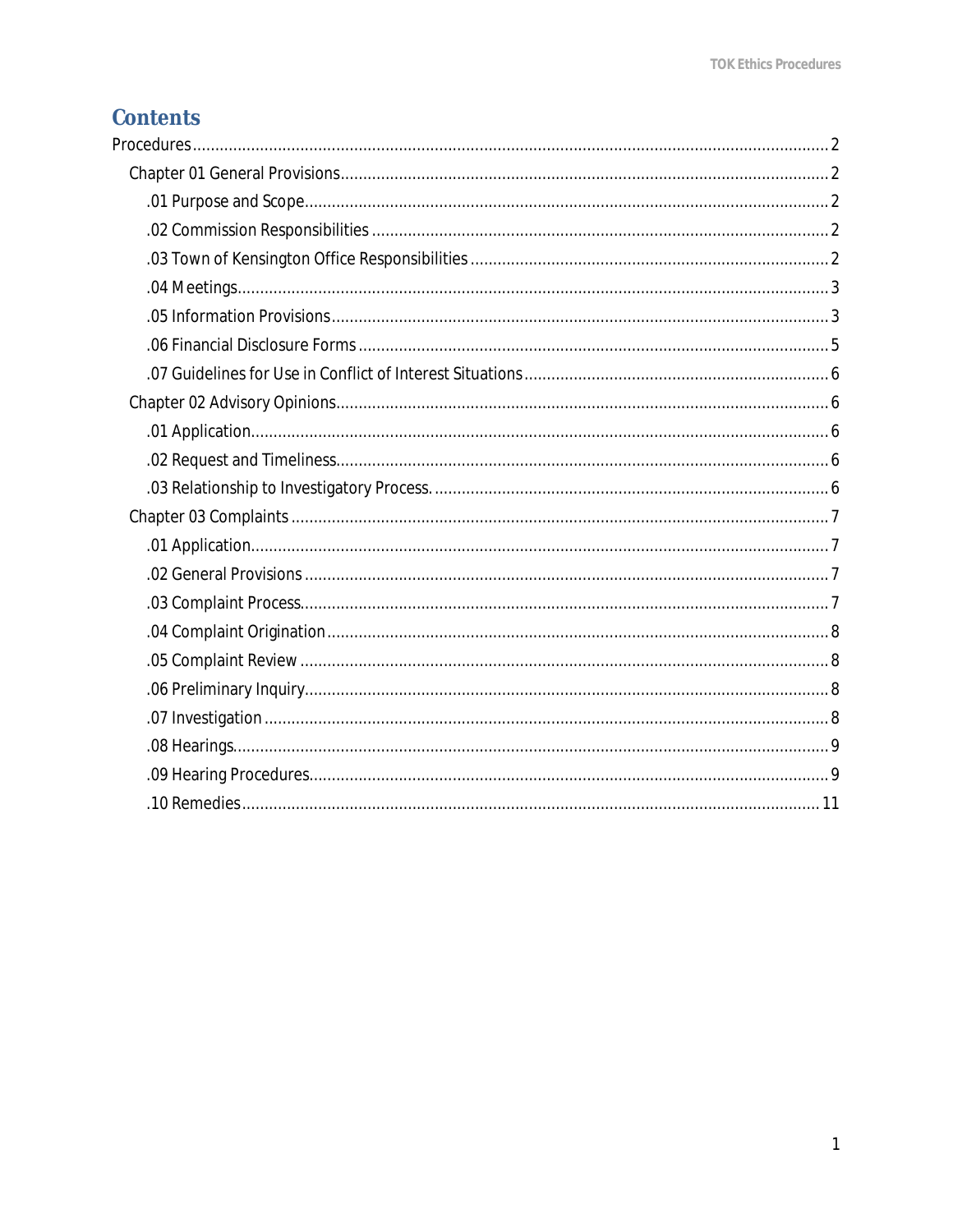# TOWN OF KENSINGTON ETHICS COMMISSION

# Authority: Town of Kensington Code, Section 2-304(C)

# **Procedures**

# **Chapter 01 General Provisions**

#### **.01 Purpose and Scope**

- A. The purpose of these regulations is to set forth the procedures under which the Town of Kensington (TOK) Ethics Commission will implement the Public Ethics Code ("the Code") outlined in TOK Code Chapter 2, Article 3 (2-300) as to persons and entities within its jurisdiction.
- B. The regulations apply to persons identified in TOK Code, 2-301

# **.02 Commission Responsibilities**

The Code gives the Ethics Commission the following responsibilities:

- A. To devise, receive and maintain all administrative documents generated under the Code;
- B. To provide advisory opinions to persons subject to ethics complaints as to the applicability of the Code to them;
- C. To process and make determinations as to complaints filed by any person alleging violation of the Code;
- D. To develop and publish rules, regulations, and reporting forms relating to implementation of the Code.

# **.03 Town of Kensington Office Responsibilities**

- A. To serve as the repository for the Commission's records and files;
- B. To distribute and collect financial disclosure forms;
- C. To distribute ethics complaints received by the Town Office to the Ethics Commission;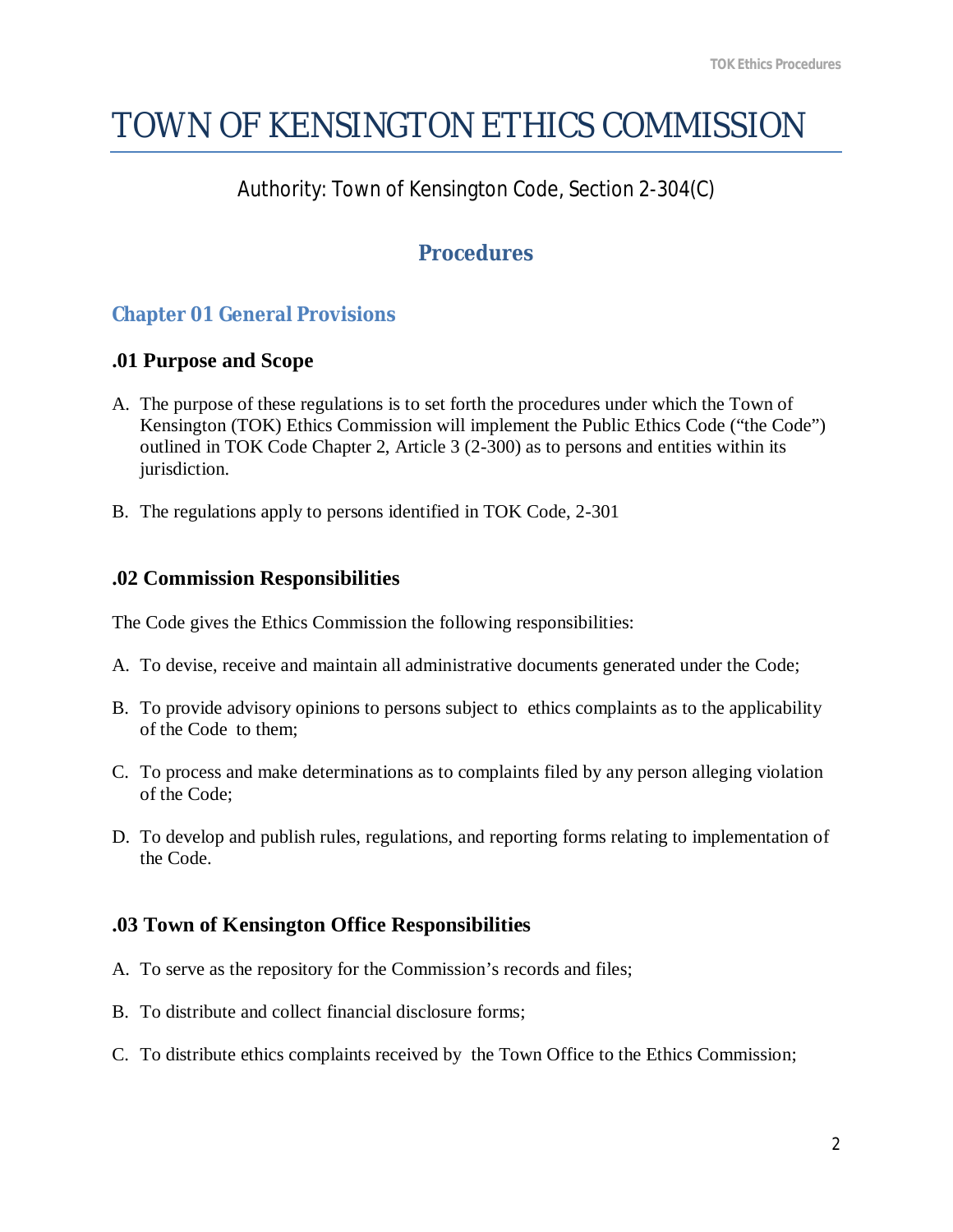- D. To maintain and keep current information about the Ethics Commission on the Town's web site;
- E. To publish announcements of meetings and other public communications by the Commission.

#### **.04 Meetings**

- A. General
	- (1) The Commission shall meet at the call of the Chairman or a majority of its members.
	- (2) A quorum consists of two members.
	- (3) An affirmative vote of at least two members shall be necessary for any action of the Commission.
	- (4) The Chair of the Commission shall establish an agenda for each meeting
- B. Except as set forth in §§C and D of this regulation, the Commission shall meet in open session in accordance with the provisions of the Open Meetings Law. The Commission shall provide notice of its meetings and take and maintain minutes of its meetings.
- C. In addition to the exemptions to the open meetings requirement, the Commission may meet in closed session to consider an advisory opinion request under Section 2-304(c)(2) of the Code to the extent that consideration of the request would necessarily lead to identification of the subject of the request, and where the subject has not waived the right to protection of his identity. Otherwise, if a subject has waived the right to protection of his identity, meetings about advisory opinions are to be conducted in accordance with the Open Meetings Act.
- D. In addition to the provisions of Section .04(c), the Commission shall meet in closed session when considering a complaint in accordance with Section 2-304 $(c)(3)$  of the Code, until a final Commission determination is made regarding disposition of the complaint.

#### **.05 Information Provisions**

- A. Except as set forth in subsections B-G of this section, records of the Commission shall be maintained and made available for public inspection and copying at the Town Office
- B. Commission records pertaining to advisory opinion requests considered in accordance with Section 2-304 $(c)(2)$  of the Code may not be disclosed, to the extent that they include facts, discussion, or other material that would reveal the identity of the subject of the opinion, and the subject of the opinion has not waived the right to protection of his identity. Advisory opinion request records shall be considered by the Commission to be non-disclosable under this section until the right to the protection of the subject's identity is expressly waived by the subject.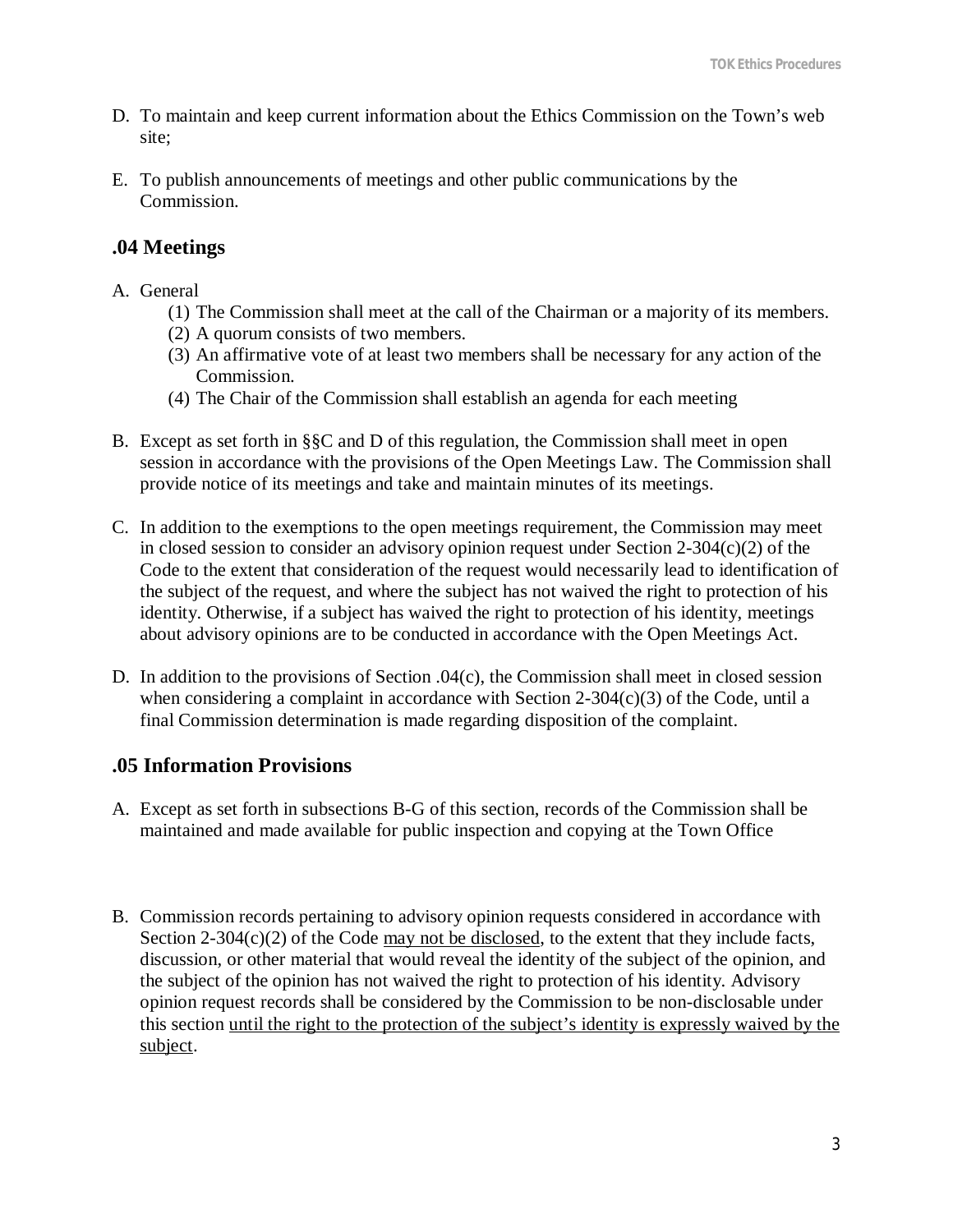- C. All Commission records pertaining to a complaint considered in accordance with Section 2-  $304(c)(3)$ , including the complaint and final determination, shall, following the filing of a complaint and unless and until a finding of a violation is made, be treated confidentially and not disclosed to any person as follows:
	- (1) General Rules
		- i. Except as set forth in  $\S(2)$  (i)-(v) of this section, following the filing of the complaint, the proceedings, meetings, and activities of the Commission and its employees in connection with the complaint shall be conducted in a confidential manner.
		- ii. Except as set forth in  $\S(2)$  (i)-(v) of this section, the Commission, its staff, complainant, and the subject of the complaint may not disclose any information relating to the complaint, including the identity of the complainant and the subject of the complaint.
		- iii. Although the original complaint and the final determination might be disclosed publicly under certain circumstances, the Commission's deliberations remain confidential.
	- (2) Exceptions
		- i. The identity of the complainant shall be disclosed to the subject of the complaint at any time in response to a written request from the subject of the complaint.
		- ii. Information may be disclosed by the Commission or the Commission's staff as necessary to conduct a preliminary inquiry, investigation, or hearing.
		- iii. Confidentiality does not apply to referral or release of information to a prosecuting authority. Although the original complaint and the final determination might be disclosed publicly under certain circumstances, the Commission's deliberations remain confidential.
		- iv. Confidentiality may be waived by the subject of the complaint, and information disclosed accordingly as part of a cure, settlement, or other prehearing resolution of an enforcement proceeding.
		- v. Both complainant and the subject of the complaint waive their rights to protection of their identities.
	- D. Once a complaint is filed or initiated by the Commission, the proceedings, meetings, and activities of the Commission and staff in connection with the complaint shall be conducted in a confidential manner. The Commission, its staff, the complainant and the subject of the complaint shall not disclose any information relating to the complaint with the exceptions identified in this section, including the identity of the subject of the complaint or the complainant. The matter remains confidential until the Commission finds that the Code has been violated or refers the matter for prosecution. If the Commission finds that there has been no violation of the Code, it will issue a written decision and the name of the individual who was the subject of the complaint and the complainant will remain confidential.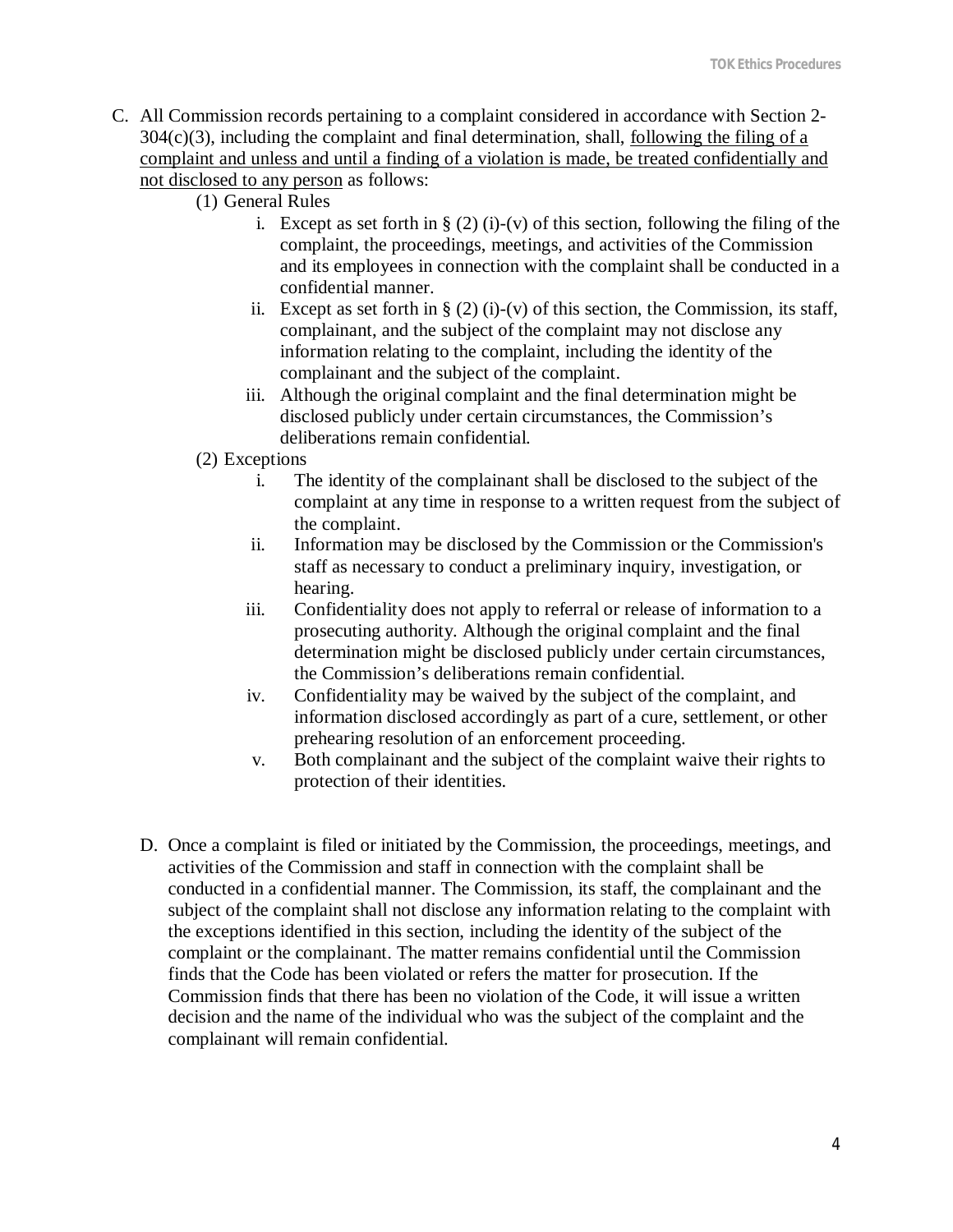- E. Except to confirm or deny the existence of a document or to disclose the name and limited identifying information, Commission members will not disclose any information contained in financial disclosure and lobbying disclosure statements filed pursuant to the Code.
- F. The Commission shall review the annual financial disclosure statements as required by the Code. Supplemental filings shall be examined in a timely manner. All examinations of such documents shall take place in closed session.
- G. The Chair of the Commission shall send all formal and administrative communications from the Commission. Administrative communications are communications that do not require a vote by the Commission. Formal communications constitute all other communications. The Chair may respond to or initiate administrative communications unilaterally.
- H. The Commission shall restrict itself exclusively to matters authorized under the Town of Kensington Code.

#### **.06 Financial Disclosure Forms**

- A. The financial disclosure forms are drafted by the legal advisor and the Commission and are approved by the Commission members.
- B. The Town Office sends the annual financial disclosure forms to the elected officials, appointed officials, and town employees designated in the Code in early January of each year. The annual financial disclosure forms are to be completed and returned to the Town Office by January 31 of that year. When past due, the Town Office will send reminders to the persons who have not returned their forms, as deemed necessary.
- C. Candidates for office must complete and submit the financial disclosure form with their certificate of nomination for candidacy. Proposed appointees must submit the form at the time of their nomination.
- D. The Commission will meet to review the completed financial disclosure forms and take any actions based on the information contained in the forms. The Commission may ask the legal advisor or the Town Clerk to obtain additional information if the information provided is incomplete, unclear or raises questions under the Code.
- E. Financial disclosure statements filed by Town officials pursuant to the Code may be examined by the public only in person at the Town Offices.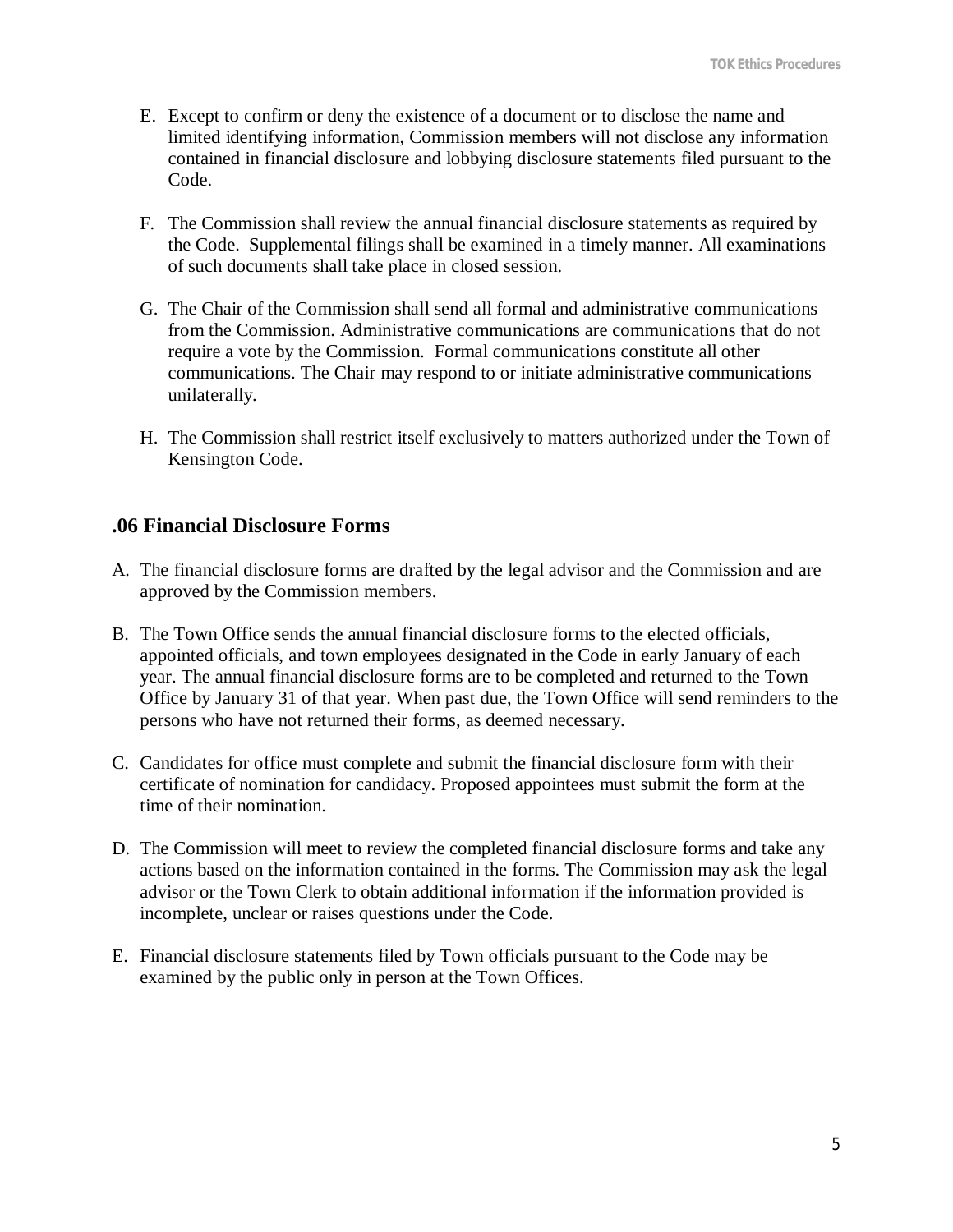#### **.07 Guidelines for Use in Conflict of Interest Situations**

The following guidelines will be used in making decisions on conflict of interest questions brought to the Commission:

- A. If a member recognizes that he or she cannot render a fair and impartial decision based on the facts presented due to a financial or personal conflict in a case then that member shall disqualify himself from participating in that case prior to becoming involved in a hearing or voting on a case.
- B. If the member recognizes a conflict, or the appearance of a conflict, the member shall state this conflict before the hearing and physically remove himself from the hearing room and avoid discussion of the case with fellow officials until a decision is made.

#### **Chapter 02 Advisory Opinions**

#### **.01 Application**

The advisory opinion provisions of this chapter apply to any person subject to the Code.

#### **.02 Request and Timeliness**

- A. Any person subject to the Code may request an advisory opinion. The Commission shall accept and process these advisory opinion requests in accordance with the procedures set forth in this chapter. All requests for advisory opinions shall be in writing, signed, and addressed to the Ethics Commission at the Town Office.
- B. Advisory opinions may be requested by an official or employee of the Town as to matters covered by the Code concerning another official or employee. These requests shall be accepted and processed by the Commission in accordance with this chapter.
- C. The Commission shall respond promptly to a request for an advisory opinion and shall provide interpretations of this chapter based on the facts provided or reasonably available to the Commission.

#### **.03 Relationship to Investigatory Process.**

It shall be the general practice of the Commission to consider advisory opinion requests dealing with non-speculative fact situations and to render opinions having prospective application. If an advisory opinion request requires consideration of past behavior or events, the Commission may consider the request in the context of a preliminary inquiry.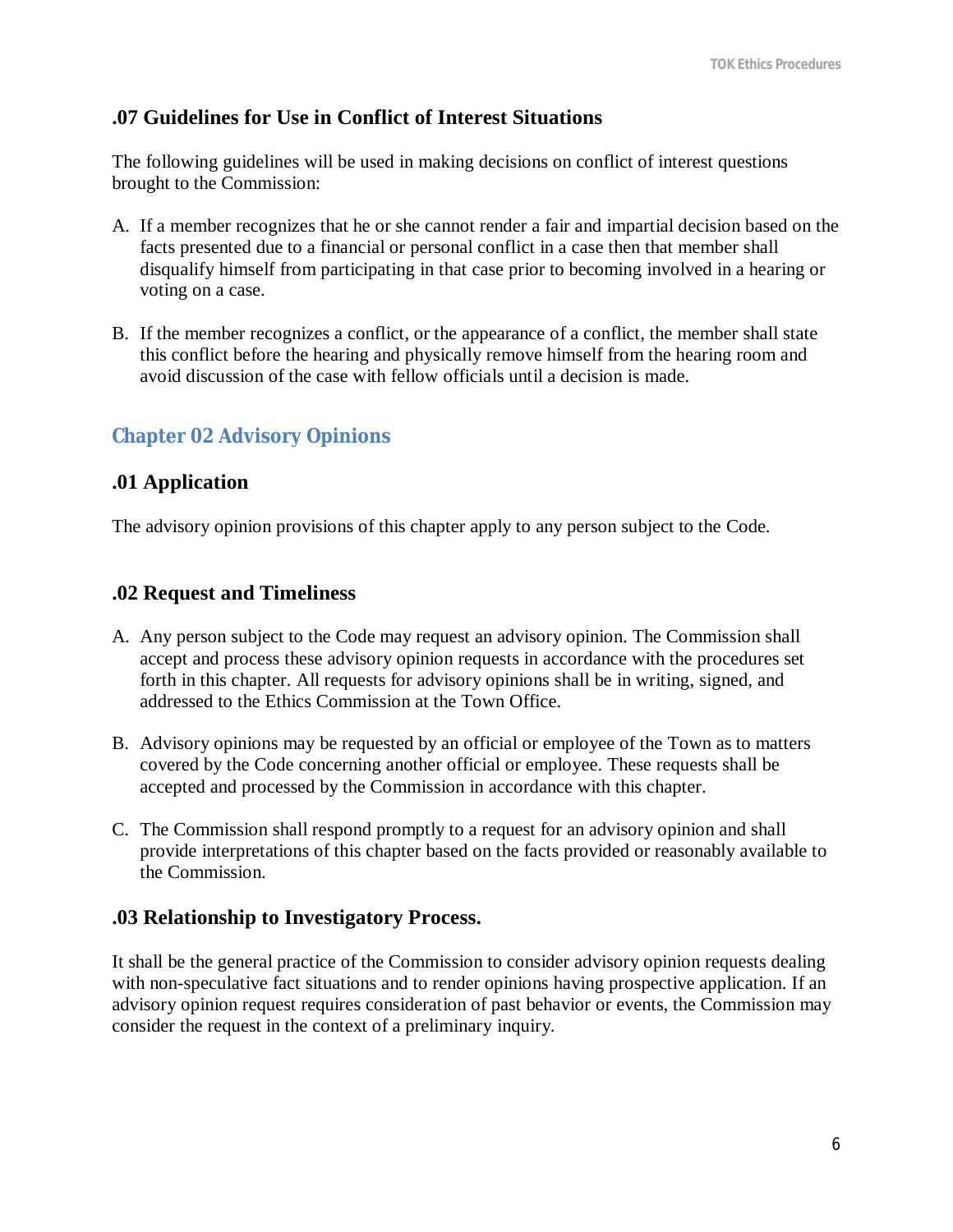# **Chapter 03 Complaints**

#### **.01 Application**

A. The complaints provision of this chapter applies to any person subject to the Code and against whom a complaint has been made.

B. Any person or persons may lodge an ethics complaint with the Commission. The Commission shall accept and process the complaint in accordance with the procedures set forth in this chapter.

#### **.02 General Provisions**

- A. All Commission communications with regards to a complaint shall be marked "STRICTLY CONFIDENTIAL" and state "In accordance with Town of Kensington Ethics Commission procedures, this matter remains confidential" at the closing.
- B. The Commission will decide all matters by a majority vote.
- C. The Commission may adopt additional policies and procedures related to the advisory opinion request process.
- D. The Commission may refer a complaint to the town attorney, or other legal counsel if appropriate, for investigation and review.

#### **.03 Complaint Process**

The Complaint process consists of five stages:

- A. Complaint Origination: Acceptance of a written complaint;
- B. Complaint Review: Assessing the substance of a complaint and whether the complaint, if true, would constitute an ethics violation;
- C. Preliminary Inquiry: The process by which a matter may be considered by the Commission for preliminary review to determine whether the matter should be processed as a complaint;
- D. Investigation: Gathering and reviewing evidence that proves or disproves the complaint;
- E. Hearing: A formal process where evidence and testimony are given and from which a finding of an ethics violation may occur.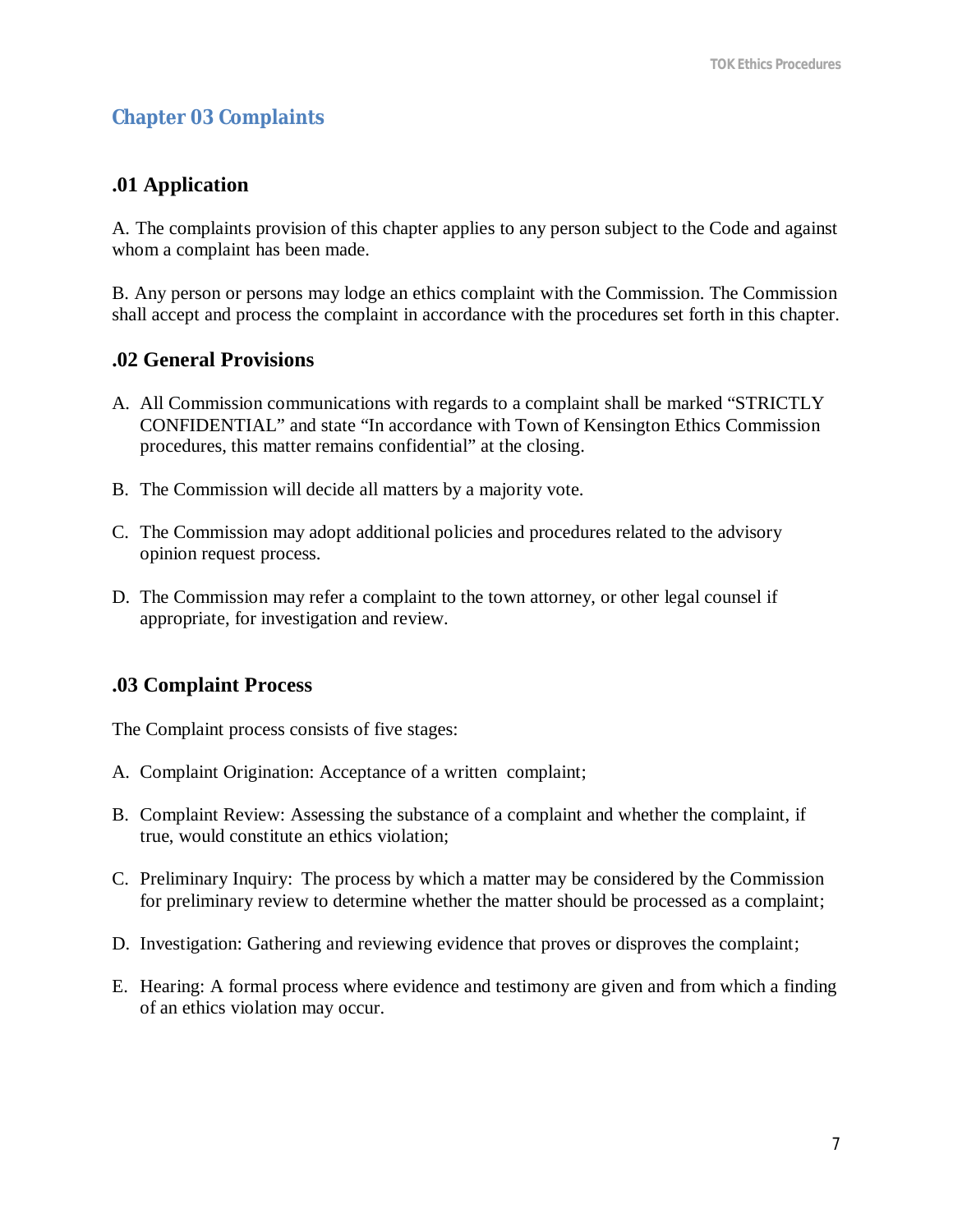#### **.04 Complaint Origination**

- A. Complaints must be made in writing and addressed to the Town of Kensington Ethics Commission at the Town Office. Electronic scans of a signed complaint are also acceptable.
- B. Written complaints shall be signed by the complainant under oath or affirmation.
- C. The Commission shall establish and maintain a standardized Ethics Complaint Form. All complaints shall be submitted and filed using this form.
- D. Anonymous complaints and unsigned complaints will not be accepted and, if possible, will be returned with an administrative explanation. The Commission is under no obligation to respond to communications that are not directly related to a formal complaint or an advisory opinion.
- E. The Commission may initiate a complaint on its own if deemed necessary and should submit a formal complaint signed by the members voting in favor of the complaint.

#### **.05 Complaint Review**

If a complaint is properly filed, it will be reviewed by the Commission to determine if the alleged actions constitute an ethics violation.

#### **.06 Preliminary Inquiry**

The complaint will be reviewed to determine if the allegations are sufficient to warrant further proceedings. The Commission may collect and review information pertaining to a preliminary inquiry. The subject of the complaint shall be notified of the complaint and offered an opportunity to respond. The Commission may terminate a preliminary inquiry and dismiss the complaint if the Commission determines that the information presented does not support the filing of a complaint; or the complaint is unfounded, or if it finds that the facts alleged would not constitute a violation of the Code, and shall so notify the person who made the complaint.

#### **.07 Investigation**

- A. If the Commission does not dismiss the complaint, a formal investigation is commenced.
- B. If, after the investigation, the Commission finds that the subject of the complaint has not violated the Code, it shall dismiss the complaint and notify the person who made the complaint.
- C. If the Commission finds the complaint to be substantiated by evidence, then prior to scheduling a hearing, the Commission shall notify the subject of the complaint and invite a formal response. The subject of the complaint has a right to be represented by counsel.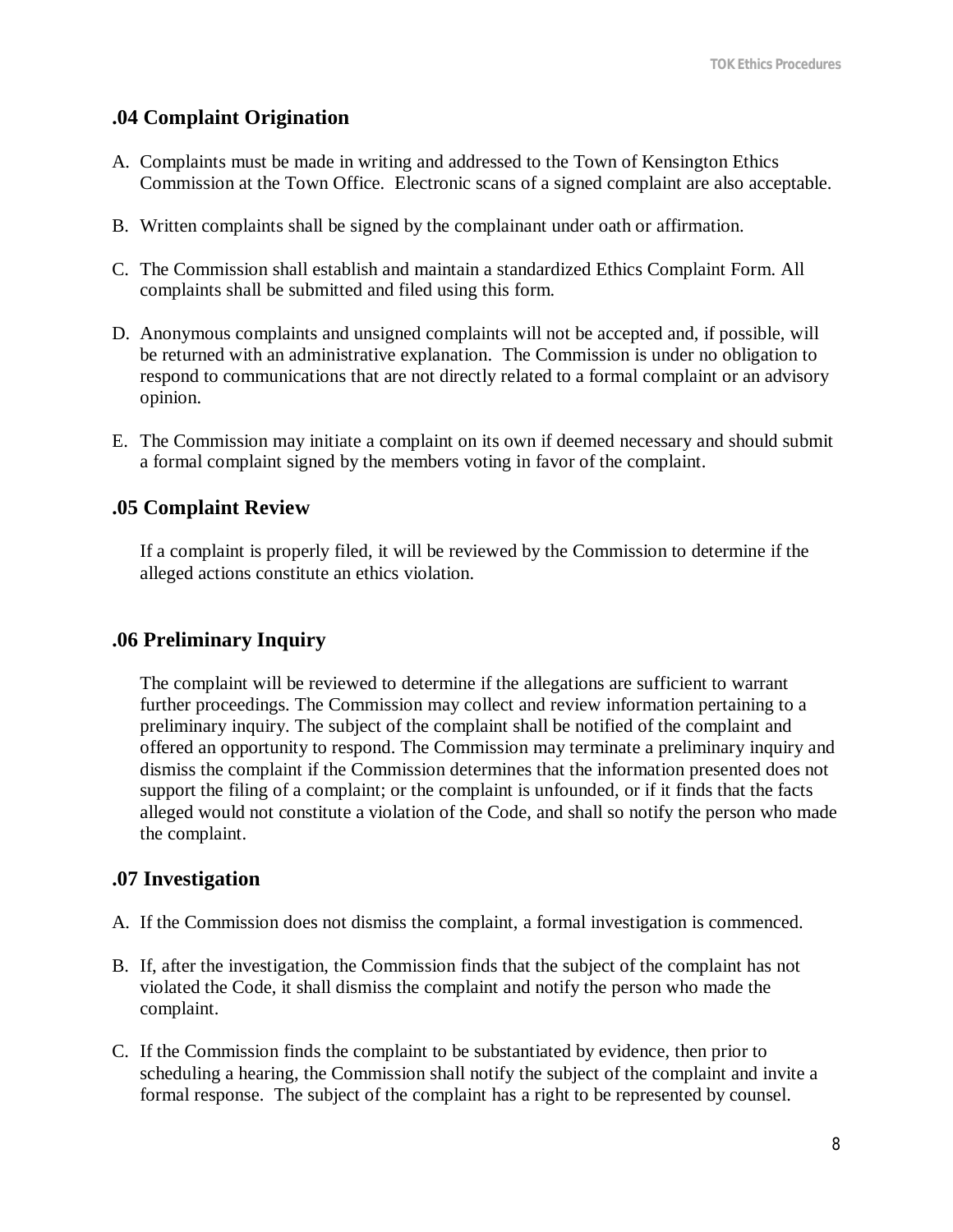- D. Notwithstanding the confidentiality provision, a copy of the complaint will be given to the subject of the complaint prior to a scheduled hearing on the complaint and the identity of the person making the complaint will be released to the subject of the complaint if the latter person makes such a request in writing.
- E. Decisions on complaints should be issued in a timely manner and without unnecessary delay.
- F. If the allegations in the complaint or the facts obtained during the Commission's investigation suggest that criminal conduct may have occurred, the Commission will refer the matter to the Office of the Attorney General, the State Prosecutor, or the State's Attorney for a determination as to whether a criminal investigation is warranted. Only after the referral for possible criminal prosecution is resolved will the Commission take action on the complaint.

#### **.08 Hearings**

- A. If the Commission concludes that sufficient evidence exists to determine that an ethics violation has occurred a closed hearing shall be conducted according to the Hearing Procedures documented in paragraph .09 of this chapter.
- B. The subject of the complaint has the right to be represented by counsel and to be heard at the hearing.
- C. If the Commission votes that no ethics violation has occurred, the complainant will be notified in writing with a copy to the subject of the complaint.
- D. If the Commission votes that an ethics violation has occurred, the Commission must take remedial action.
- E. A final determination of a violation resulting from the hearing shall include findings of facts and conclusions of law.

#### **.09 Hearing Procedures**

- A. **Convening the hearing**. The Commission's chair shall convene the hearing and shall briefly state the charges against the subject of the complaint.
- B. **Quorum**. Two members of the Commission shall constitute a quorum for the purpose of conducting a hearing and reaching a conclusion on the complaint.
- C. **Conducting the hearing**. The Commission's chair shall:
	- (1) Conduct a fair and impartial hearing;
	- (2) Take action to avoid unnecessary delay in the disposition of hearings;
	- (3) Maintain order;
	- (4) Grant postponements of the hearing or any other matter, for good cause, at the discretion of the chair.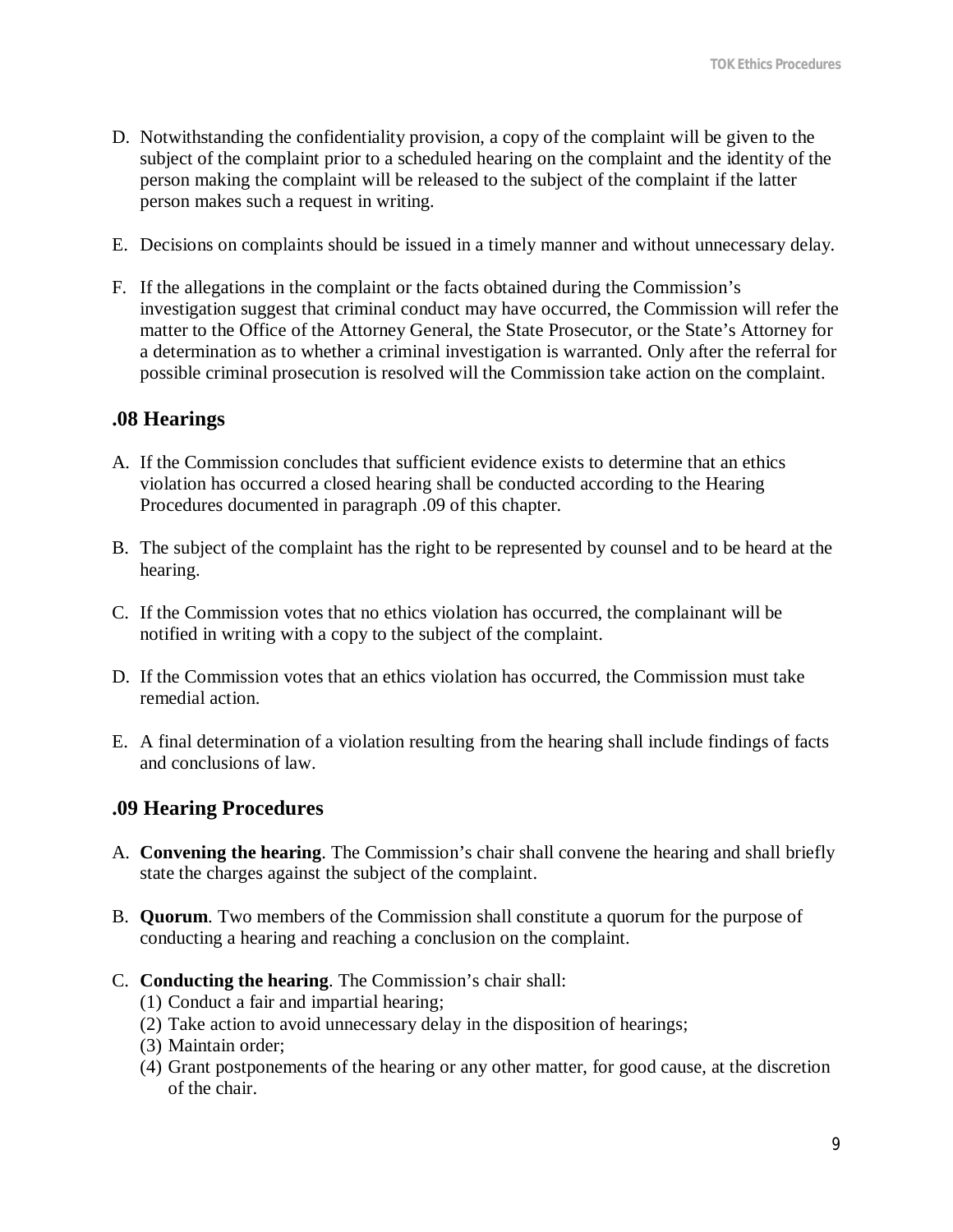- (5) Advise each witness that the hearing and all matters related to the complaint are to be kept confidential in accordance with Commission procedures and that the witness may not disclose to any other person any information about the complaint or the hearing or the names of the people involved.
- D. **Ex parte communications.** After a notice of hearing has been sent to the subject of the complaint, none of the parties or their representatives may communicate on an *ex parte* basis with the Commission, on any substantive matter pertaining to the complaint. All substantive communications to the Commission pertaining to the complaint shall be sent to the Commission and shall be directed to the chair. Copies shall be sent to the subject of the complaint or his representative.
- E. **Offers of proof and receipt of evidence**. The Commission's chair shall have the power to rule on offers of proof and receipt of evidence in accordance with the following general principles:
	- (1) The hearing need not be conducted according to technical rules of evidence, and any relevant evidence, including hearsay of probative value, shall be admissible.
	- (2) Oral testimony shall be taken only under oath or affirmation.
	- (3) Evidence which possesses probative value commonly accepted by reasonable and prudent people shall be admitted. The rules of privilege shall be in effect, and incompetent, immaterial, and unduly repetitious evidence may be excluded.
	- (4) Documentary evidence may be received in the form of copies or excerpts, or through incorporation by reference. A copy of each document entered into evidence shall be made for each member of the Commission, the subject of the complaint, and the counsel to the Commission, unless the chair determines that producing that many copies would be cumbersome or wasteful. In that case, the Commission members and their counsel may share the number of copies that the chair shall have directed to have made. The copy given to the chair shall be the official copy and shall be so marked.
	- (5) The Commission may take notice of judicially cognizable facts of general, technical, or scientific facts within their specialized knowledge, and may utilize their experience, technical competence, and specialized knowledge in the evaluation of the evidence presented to them.
- F. **Opening statements**. The Commission's chair may make a brief opening statement followed by a brief opening statement given by or on behalf of the subject of the complaint.

#### **G. Presentation of evidence:**

- (1) The chair shall present the case to the Commission.
- (2) The subject of the complaint may be represented by an attorney, and may cross examine any witnesses presented by the chair.
- (3) After cross examination by the subject of the complaint, the Commission's chair may redirect questions to the witness.
- (4) After the chair has presented his case before the Commission, the subject of the complaint may present any witnesses, or any other evidence.
- (5) The chair may cross examine any witness presented by the subject of the complaint.
- (6) After cross examination by the chair, the subject of the complaint may re-direct questions to the witness.